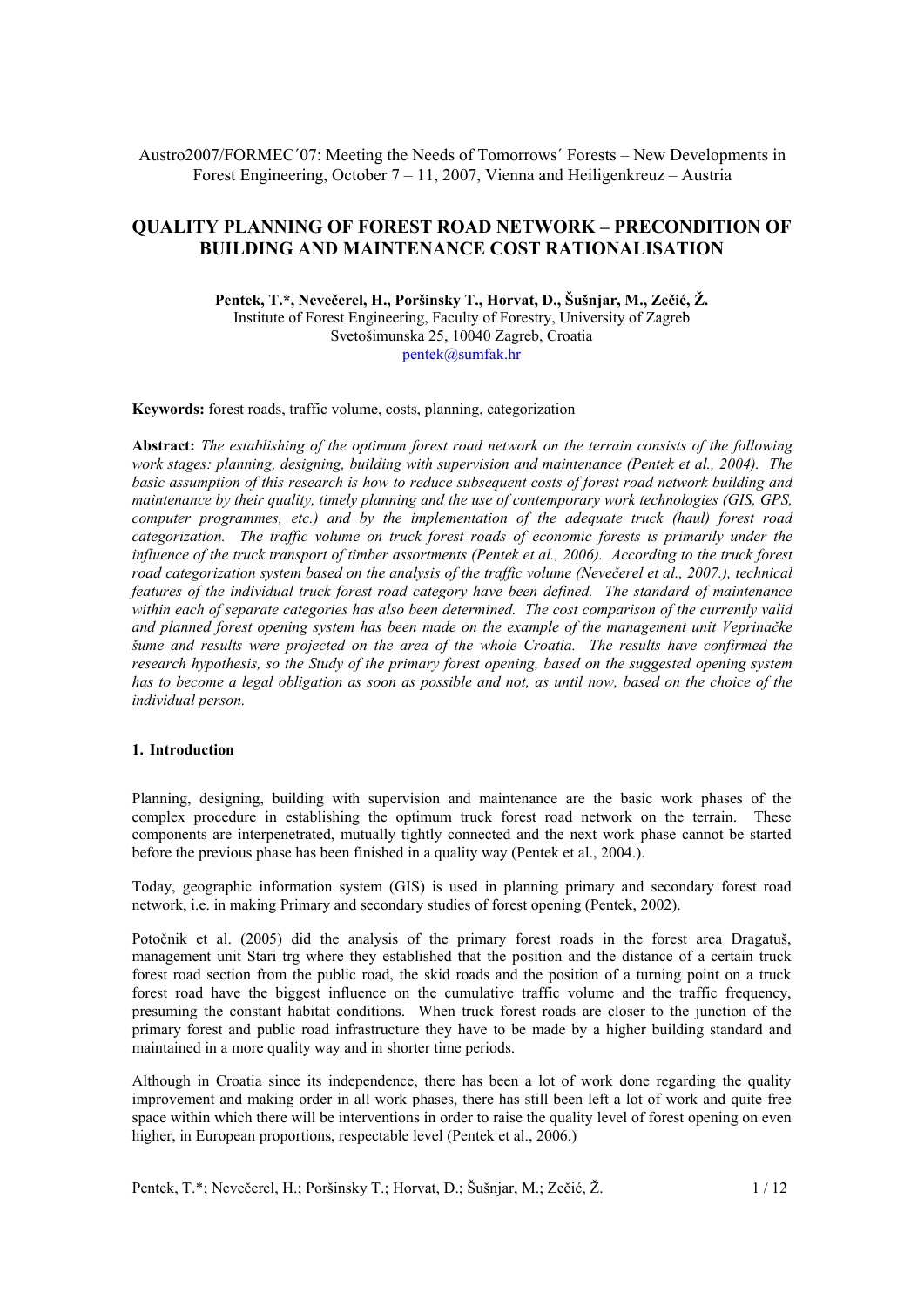Nevečerel et al. (2007.) based on the analysis of the truck forest road traffic volume due to transport of timber assortments by trucks and trailer trucks, develop their categorization system in the economic forests of Croatia. In this, the designed GIS system of the researched area and computer programmes ArcMap and ArcScene are used in the analysis of the primary forest road network.

## **2. Problem of research**

## **2.1. Forest road categorization**

Šikić et al. (1989.) divides forest roads to primary and secondary forest roads. Primary forest roads include forest roads, while secondary forest roads include strip roads and skid trails.

According to Šikić et al. (1989.) the economic truck road network in forestry is divided:

- $\Rightarrow$  according to significance
- $\Rightarrow$  according to traffic volume (gross ton/ha),
- $\Rightarrow$  regarding the terrain configuration,
- ⇒ according to the size and frequency of timber transport,

Pičman et al. (1996.), distinguish truck forest roads regarding the frequency of use and regarding the need for maintenance:

- 8 primary truck forest roads, which are used during the whole year and demand regular maintenance,
- 8 secondary truck forest roads, which are used from time to time, when necessary, so their maintenance is also periodical.

According to the terrain configuration, forest roads are divided into: low-land, hilly and mountainous.

Apart from the division of forest roads in the Republic of Croatia, it is necessary to mention some of divisions in other countries.

Classification of forest roads according to FAO (1976.):

- $\checkmark$  transport roads:
	- $\checkmark$  primary or main,
	- $\checkmark$  secondary or side,
- strip roads,
- approach roads.

## **Table 1: Division of forest roads on steep terrains (FAO, 1998.)**

|            | Road use                     |                         |                       | Maximum gradient:      |                               |  |
|------------|------------------------------|-------------------------|-----------------------|------------------------|-------------------------------|--|
| Road type  |                              | Road formation<br>width | Carriage way<br>width | Transport<br>direction | Non<br>transport<br>direction |  |
|            |                              | m                       |                       | $\frac{0}{0}$          |                               |  |
| Main truck | Truck, Pickup<br>(Permanent) | 5.0                     | 4.5                   | 9                      | 6                             |  |

Pentek, T.\*; Nevečerel, H.; Poršinsky T.; Horvat, D.; Šušnjar, M.; Zečić, Ž. 2 / 2 / 12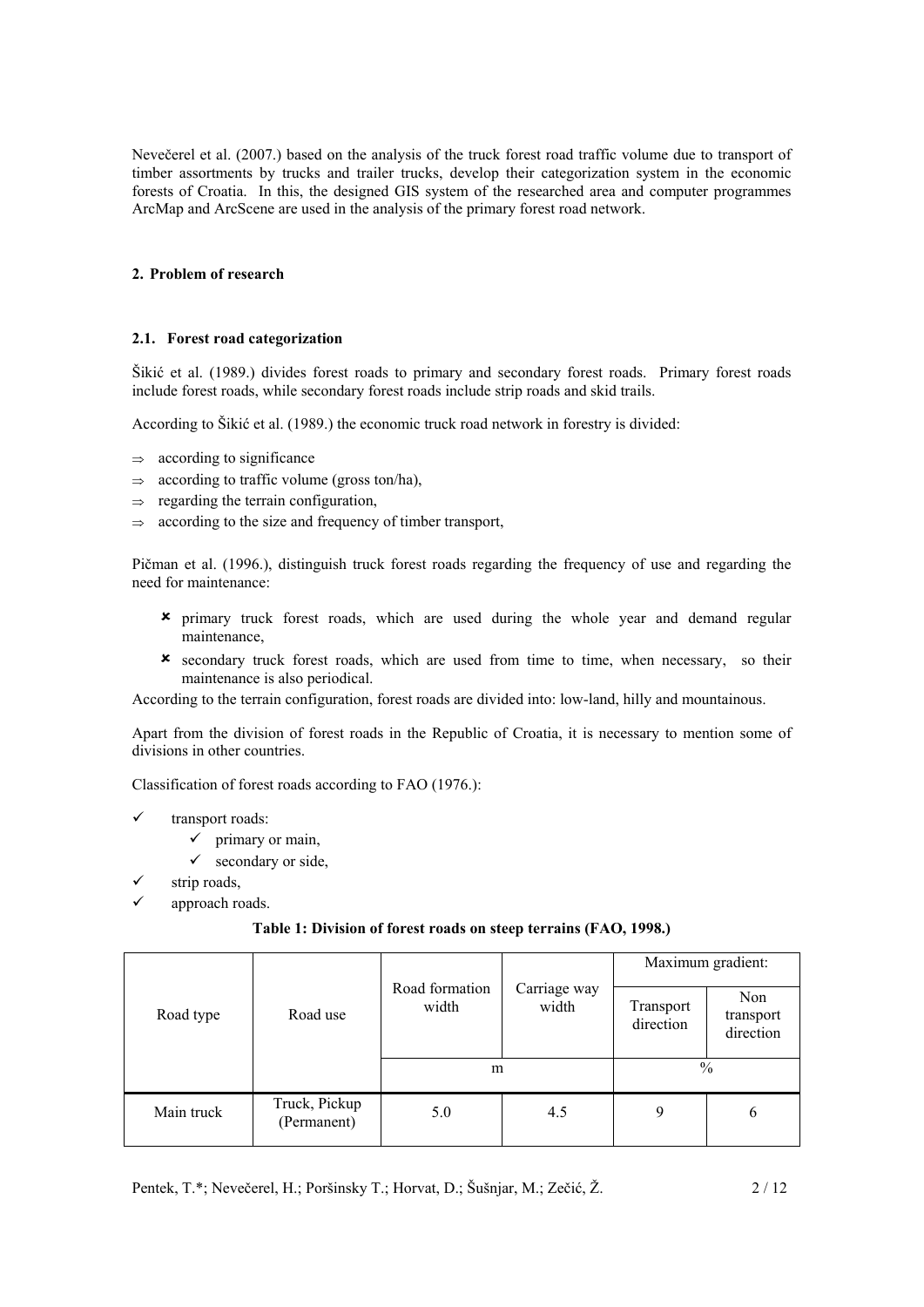| forest road                    |                                                       |     |     |           |    |
|--------------------------------|-------------------------------------------------------|-----|-----|-----------|----|
| Secondary truck<br>forest road | Truck, Pickup<br>(Temporary)                          | 4.5 | 3.5 | $10(12)*$ | 8  |
| Skid road                      | Wheeled skidder<br>Wheeled tractor<br>Crawler tractor | 3.5 |     | $12(20)*$ | 10 |

\*maximum gradient for short distances only

In Germany, according to Dietz et al. (1984.), forest roads are divided into five classes based on the number of traffic lanes, carriageway width, permitted load, minimum radius of horizontal curves and permitted longitudinal grade. They are:

- $\triangleright$  main truck forest roads (1<sup>st</sup> class),
- $\triangleright$  primary truck forest roads (2<sup>nd</sup> class),
- $\triangleright$  secondary truck forest roads (3<sup>rd</sup> class),
- $\triangleright$  strip roads (4<sup>th</sup> class),
- $\triangleright$  skid trails (5<sup>th</sup> class).

In Austria, Trzesniowski (1988.) divides forest roads according to the building standard into:

- $\triangleright$  main truck forest roads,
- $\triangleright$  secondary truck forest roads,
- $\triangleright$  planned forest ways,
- $\triangleright$  main and secondary skid trails.

# **Table 2: Technical features of forest roads in Austria (Stampfer, 2006.)**

| Characteristic feature         | Main<br>road | <b>Primary</b><br>haul road | <b>Secondar</b><br>y haul<br>road | <b>Skidding</b><br>road | <b>Skidding</b><br>trail |
|--------------------------------|--------------|-----------------------------|-----------------------------------|-------------------------|--------------------------|
| Utilization                    | Truck        | Truck                       | Truck                             | Tractor                 | Tractor                  |
| Passability                    | Permanent    | Permanent                   | Seasonal                          | Seasonal                | Seasonal                 |
| Lanes                          | 2(1)         |                             |                                   |                         |                          |
| Road width, m                  | $7 - 9$      | $3.5 - 4.5$                 | $3 - 4$                           | $2.5 - 3.5$             | $2.5 - 3.5$              |
| Crown width, m                 | > 9/10       | $5 - 7$                     | $5 - 6$                           |                         |                          |
| Superstructure                 | Strong       | <b>Strong</b>               | Low                               | Exception               |                          |
| Bearing index, $(Ev^2 MN/m^2)$ | >120         | > 80                        | > 60                              |                         |                          |
| Radius of curvature, m         | > 40/50      | > 20(16)                    | > 20(16)                          |                         |                          |
| Gradient, %                    | $2 - 6$      | $2 - 8(10)$                 | $2 - 8(10)$                       | < 20/25                 | < 20/25                  |

| Table 3: Classification of forest roads and their basic technical features in Canada (Stjernberg, |
|---------------------------------------------------------------------------------------------------|
| 1982.)                                                                                            |

|                                    | <b>Primary</b> | Secondary     |             | <b>Tertiary</b> |         |
|------------------------------------|----------------|---------------|-------------|-----------------|---------|
|                                    |                |               |             | Summer          | Winter  |
| Min. road width, m                 | 9.8            | 7 Q           | 4.6         | 4.6             | 4.6     |
| Min. depth of fill over roadbed, m | 09             | 0.6           | $0.3 - 0.5$ | $0.3 - 0.5$     | minimal |
| Min. gravel, m                     | $0.15 - 0.20$  | $0.15 - 0.20$ | 0.15        | nil             | nıl     |

Pentek, T.\*; Nevečerel, H.; Poršinsky T.; Horvat, D.; Šušnjar, M.; Zečić, Ž. 3/12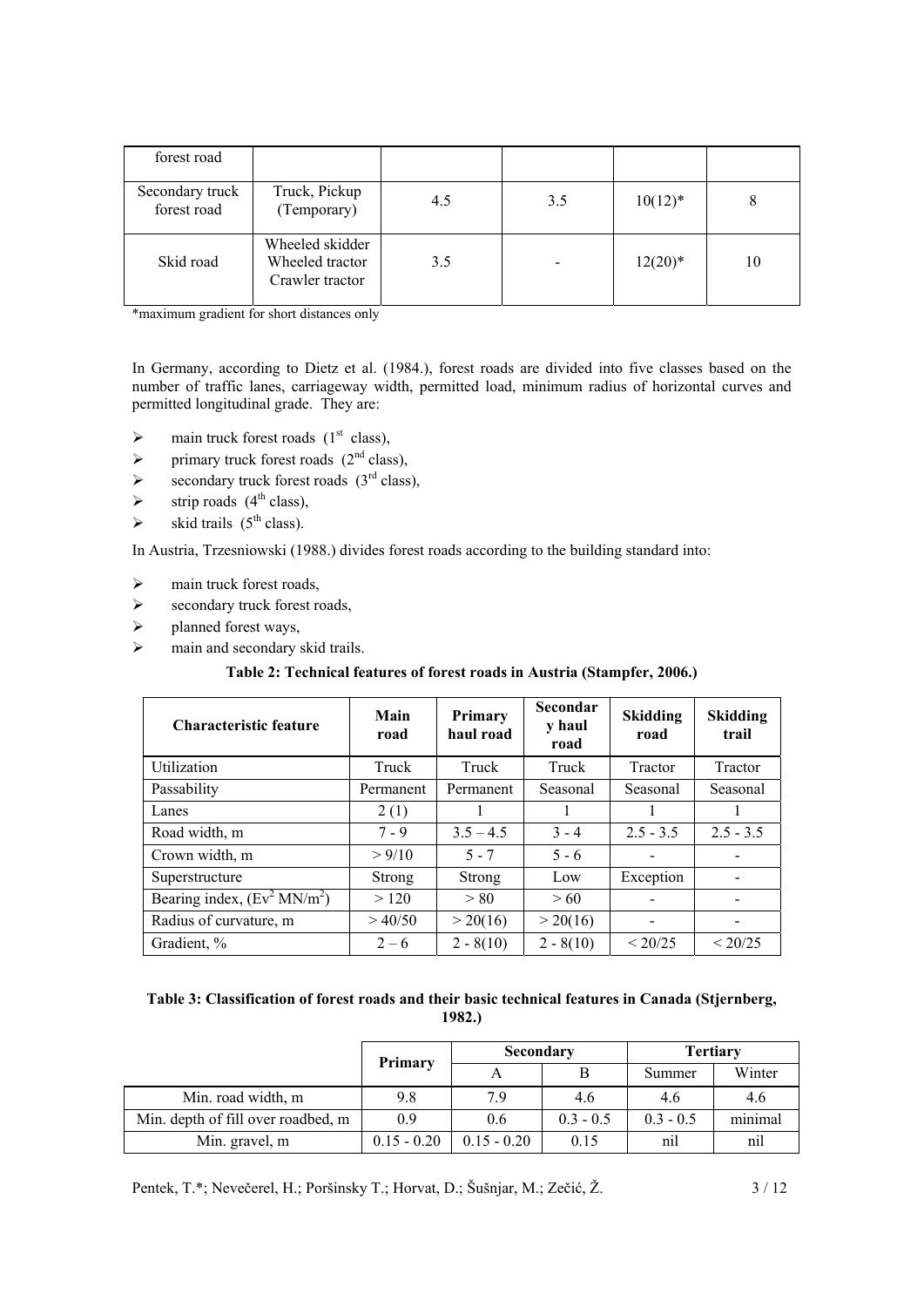|                           | pit run    | pit run    | pit run    |            |           |
|---------------------------|------------|------------|------------|------------|-----------|
| Type of roadbed           | vegetative | vegetative | vegetative | vegetative | snow $\&$ |
|                           | matter     | matter     | matter     | matter     | ice       |
| Max. degree of curve, deg | $6 - 8$    | $6 - 8$    | $10 - 12$  | $12 - 14$  | $12 - 14$ |
| Max. percent grade, %     | $6 - 8$    | $6 - 8$    | $10 - 12$  | $10 - 12$  | 10        |
| Extent of life, years     | $10+$      | $10+$      | $7 - 9$    | $1 - 2$    | season    |
| $m3$ of fill/km           | 10,000     | 5,200      | 2,400      | 2,400      | minimal   |

In Slovenia Potočnik, (1996.), divides truck forest roads into three categories based on their multiple uses:

- $\checkmark$  first category, marked **G** I/1, which includes truck forest roads with dominant public use and non forest traffic and which lead to villages, farms, mountain houses and tourist facilities;
- second category, marked **G** I/2, which includes truck forest roads with relatively frequent public use (sports people, army, police, villagers, holiday-makers…), but this public use is not so emphasised as in the first category;
- 9 **third category** which includes truck forest roads intended for forest ecosystem management, which are the most numerous and are divided into two subgroups:
	- $\triangleright$  **G II** main truck forest roads, daily number of vehicles on the junction of a truck forest road and a public road is above 12,
	- $\triangleright$  **G III** secondary truck forest roads, daily number of vehicles on the junction of a truck forest road and a public road is less than 12.

| <b>Road class</b> | <b>Speed</b> | Road<br>width | Max. gradient | Volume             | <b>Description</b>  |
|-------------------|--------------|---------------|---------------|--------------------|---------------------|
|                   | km/h         | m             | $\frac{0}{0}$ | t pa.              |                     |
| Arterial          | 70           | 9             | 5             | > 250,000          | Highest<br>standard |
| Secondary         | 50           | 7             | 7             | $60,000 - 250,000$ | Medium<br>standard  |
| Spur              | 30           | 4.3           | 10            | <60,000            | Lowest<br>standard  |
| Establishment     | 25           | 2.5           | 25            | Light vehicles     | Temporary<br>tracks |
| Skidder tracks    | 20           | 2.5           | 25            | Skidders           | Temporary<br>tracks |

## **Table 4: Categorization of forest roads with basic technical features in New Zealand (Larcombe, 1999.)**

**Table 5: Technical features of forest roads in the USA (Anon., 2000)** 

|                  | Subgrade<br>width            | Min. curve<br>radius | Max.<br>gradient | <b>Road duration</b>           |
|------------------|------------------------------|----------------------|------------------|--------------------------------|
|                  | feet (meters)                | feet (meters)        | $\frac{0}{0}$    |                                |
| High use roads   | $16 - 22$<br>$(4.88 - 6.71)$ | 70<br>(21.34)        | 14               | Generally<br>permanent         |
| Medium use roads | $14 - 16$<br>$(4.27 - 4.88)$ | 50<br>(15.24)        | 18(20)           | Semi-permanent<br>or permanent |

Pentek, T.\*; Nevečerel, H.; Poršinsky T.; Horvat, D.; Šušnjar, M.; Zečić, Ž. 4/12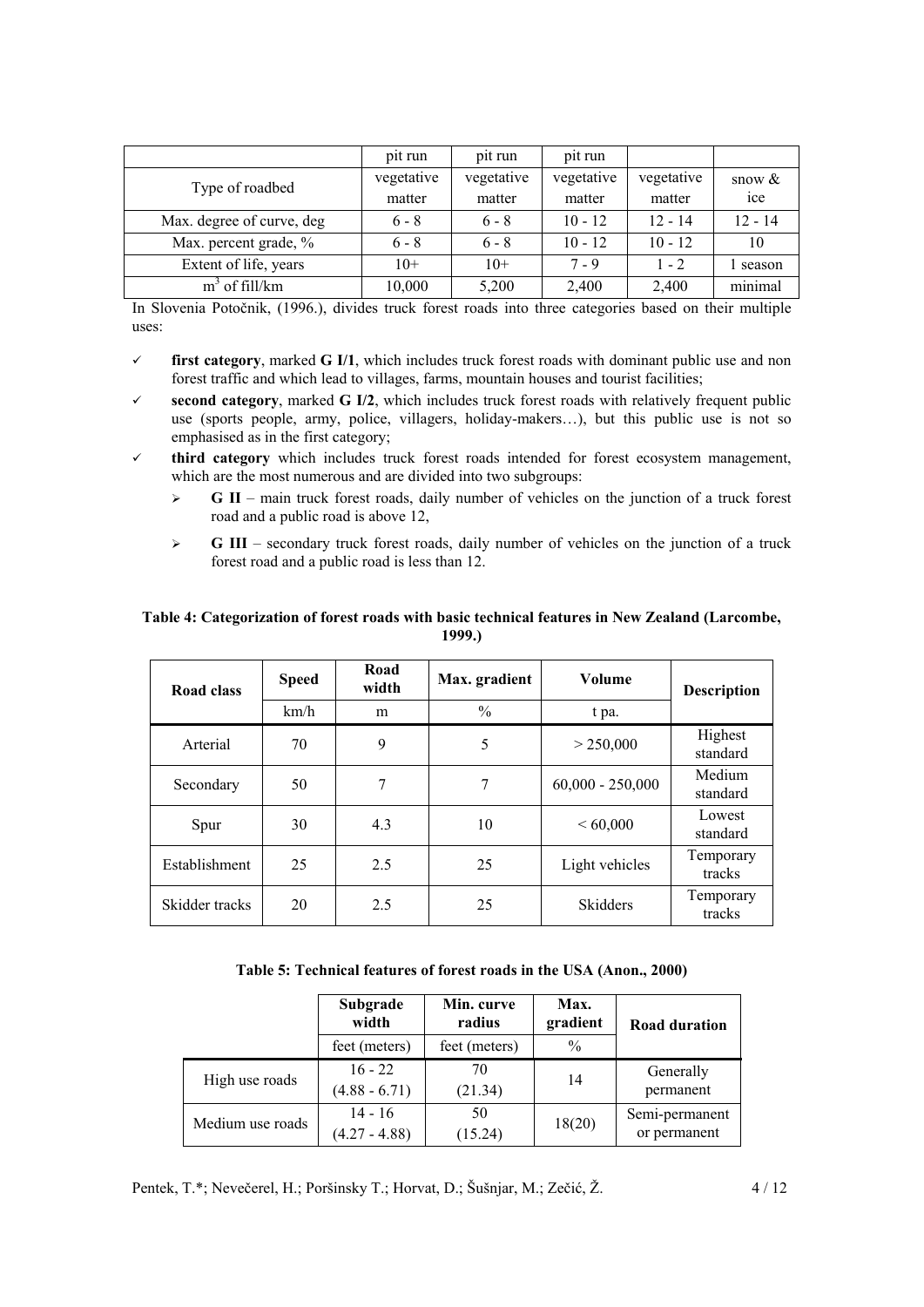| Low use roads | 50<br>16<br>/. –<br>υU<br>$(3.66 - 4.88)$<br>(15.24) | 20(30) | Short term |
|---------------|------------------------------------------------------|--------|------------|
|---------------|------------------------------------------------------|--------|------------|

## **2.2. Forest openness in the Republic of Croatia (existing and planned)**

The openness of the certain forest area by forest roads is calculated regarding the relation of the total quantity of forest roads indicated in meters with the surface on which roads exist, expressed in hectares. Regarding the type of roads we can speak about two types of openness: primary openness – openness by truck forest roads and secondary openness - openness by skid roads and skid trails.

According to laws which are in force in the Republic of Croatia, there are no unique measures for evaluating a degree of primary openness. It is considered that a truck forest road or its parts open a forest area only if they influence the skidding distance. It is considered that a truck forest road influences a skidding distance if it passes up to 300 m from the forest edge and if timber loading is possible on it. We use the following criteria for determining and comparing the degree of openness (Šikić et al., 1989.):

- a truck forest road which passes through a forest will be taken into calculation by its whole length,
- a truck forest road which passes along the forest edge or on a distance of up to 300 m from the forest edge is taken into calculation with 50% of its length,
- a truck forest road which comes vertically to the forest edge and finishes there, is taken into calculation with only 500 m of length,
- a truck forest road without built pavement structure (earth roads) which does not open a forest during the whole year, but only during a dry period, is not taken into calculation.

Truck forest roads managed by the firm "Hrvatske šume", d.o.o. stretch (Pentek et al., 2007.) on completely overgrown area (without Forest Administration Split) of 1,282,076 ha and their total length is 15,547 km.



**Figure 1: Existing primary openness of forests in the Republic of Croatia shown according to Forest administrations** 

Pentek, T.\*; Nevečerel, H.; Poršinsky T.; Horvat, D.; Šušnjar, M.; Zečić, Ž. 5/12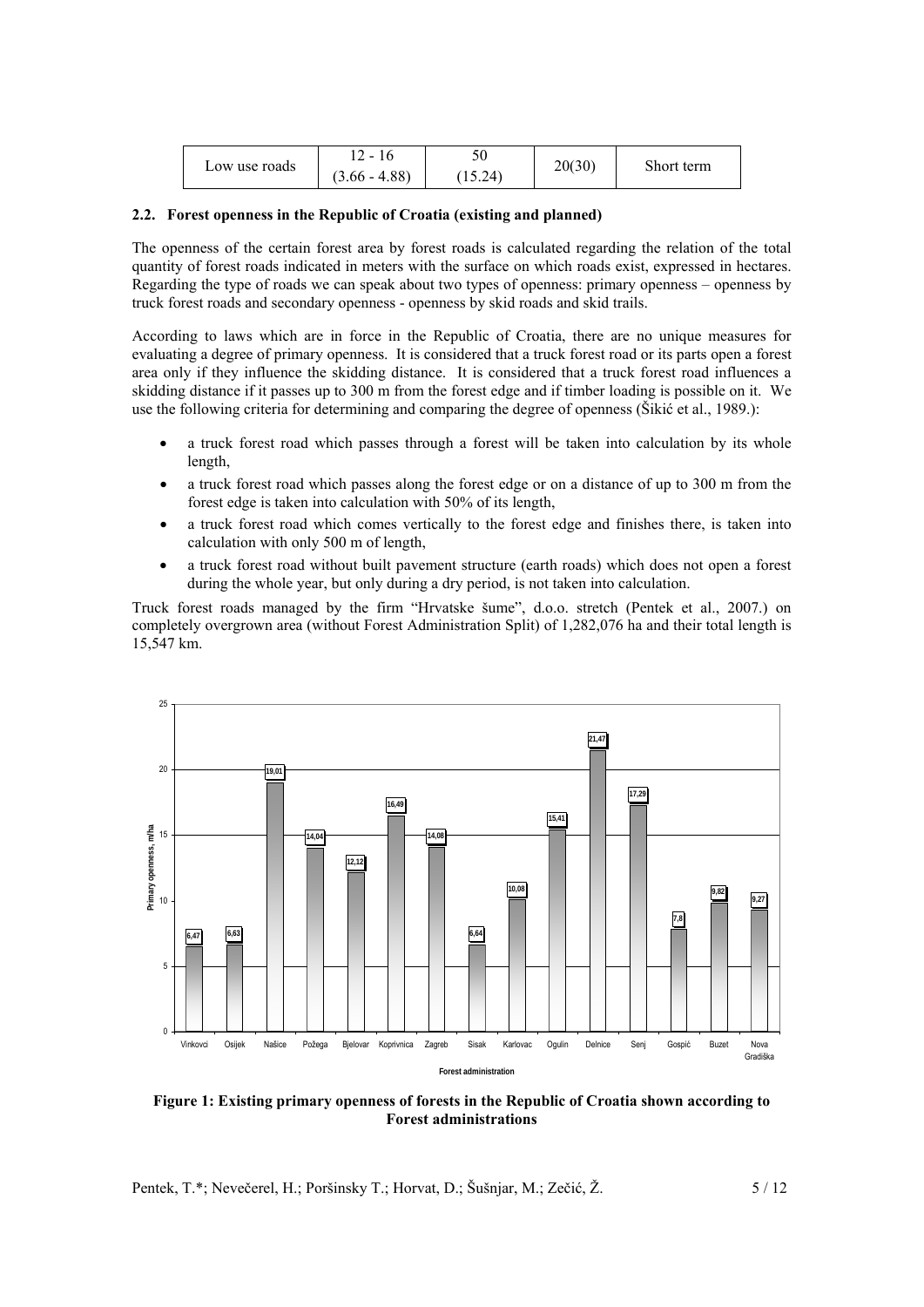| <b>Forest area</b> | <b>Minimum openness</b><br>m/ha | <b>Planned openness 2010</b><br>m/ha | Aimed openness 2020<br>m/ha |
|--------------------|---------------------------------|--------------------------------------|-----------------------------|
| Low-land           | 7.00                            | 15.00                                | 18.00                       |
| Hilly              | 12.00                           | 20.00                                | 25.00                       |
| Mountainous        | 15.00                           | 25.00                                | 30.00                       |
| Karst              |                                 | 10.00                                | 15.00                       |

## **Table 6: Minimum, planned and aimed openness of various forest areas in the Republic of Croatia (Pentek et al. 2007)**

Apart from the standard openness which, without the average timber skidding distance, tells us little about the quality of truck forest road spatial distribution, the relative openness of forests by forest roads should be used in planning truck forest roads.

#### **3. Research aim and methods**

Based on the truck forest road categorization performed in previously published papers, the aim of the research is to define technical features of a certain category. Also, it is desired to prescribe the volume and frequency of maintenance works for each category of forest roads. Furthermore, we will try to do a cost analysis of currently valid and suggested forest opening system (based on the new model of the truck forest road categorization) on the researched area. The results of the analysis will be projected on the whole Croatia.

The basic presumption of the research is that all truck forest roads need not be of the same category, thus of the same technical features, but there should be some differences among them. This difference is primarily conditioned by a traffic volume caused by truck units driving in transport of timber assortments from economic forests to public road systems. High category truck forest roads (those with higher traffic volume) should be built and maintained by a higher standard, which is more financially demanding. It is vice versa for low category truck forest roads.

#### **4. Research area**

Research was carried out in the area of the management unit Veprinačke šume, Forest Office Opatija, Forest Administration Buzet. Cost analysis results were projected on the whole Croatia, so the whole country can be considered the research area.

The total surface area of the management unit is 1.950.87 ha out of which 1.899.23 ha is overgrown. The management unit Veprinačke šume is a part of the mountain massif Ćićarija and is located between 45˚20' and 45˚24' of the northern geographical latitude and 14˚11' and 14˚16' of the eastern geographical longitude. The highest point is on 1.144.00 m of height above sea level, while the lowest point is on 760.00 m of height above sea level. The half-tree length method is used in felling and processing works. Skidders type LKT 80/81, Timberjack 260C, and Belt are used in timber skidding. The annual cut is of a good quality and the main economic species is beech.

Basic features of forest opening and timber skidding on the researched area are steep and indented mountainous terrain, the richness of karst relief phenomena, shallow soils, rocky foundation and heavy civil engineering material categories. The average terrain slope is 5-30°. From the mentioned features the need for good primary and secondary openness is obvious. Due to terrain configuration and developed orography, secondary forest roads have to be built.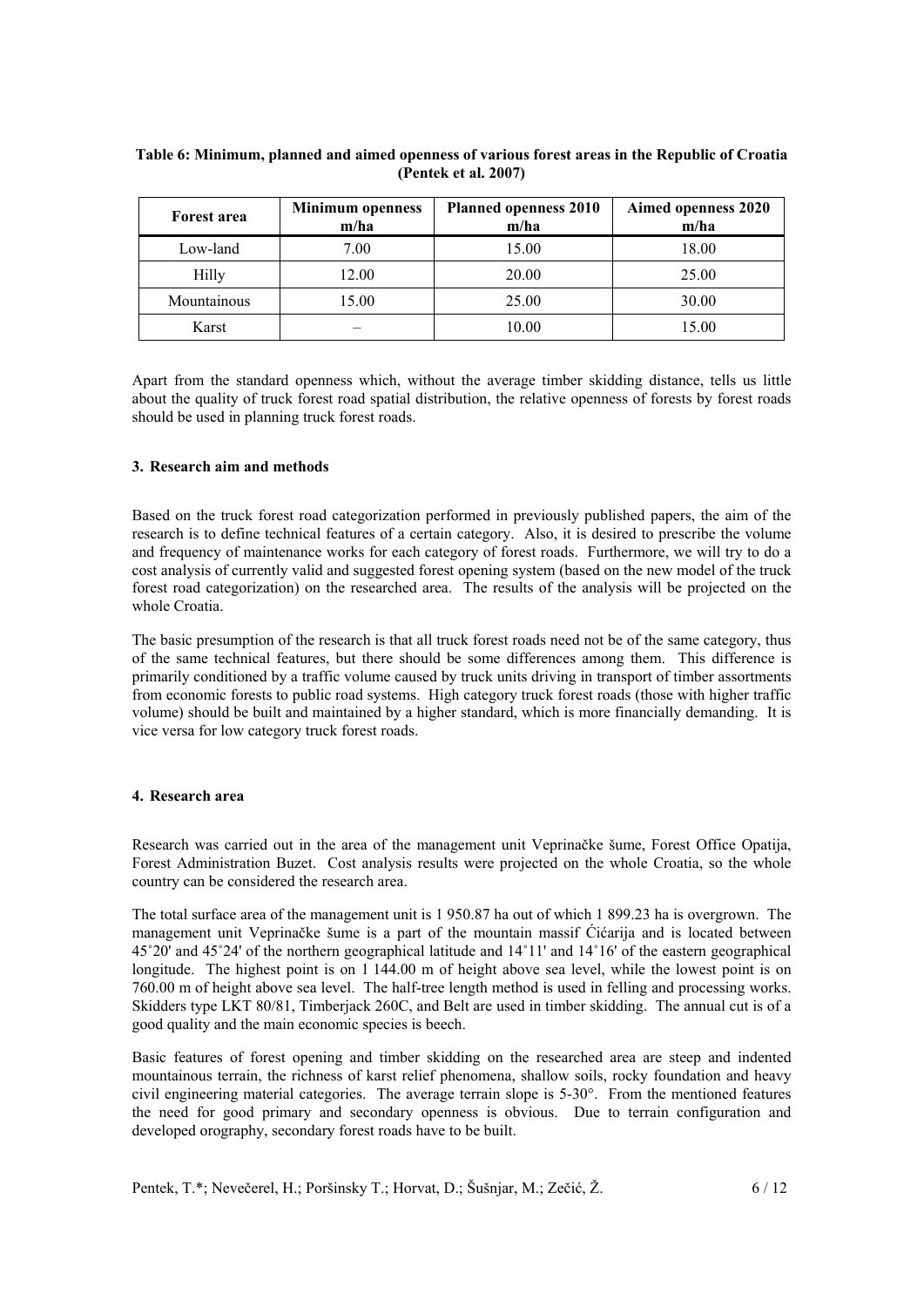Primary openness is 8.58 m/ha, i.e. 16.78 m/ha if we take the old Italian public road with the pavement structure made of crushed stone into calculation. The secondary openness is 101.94 m/ha.

#### **5. Research results**

### **5.1. Technical features of truck forest roads categorized according to traffic volume**

The simulation of the truck forest road traffic volume was carried out on previously designed GIS management unit Veprinačke šume. They were first divided into five, then in four categories (Nevečerel et al., 2007.). For each truck forest road category, basic technical features were defined which are shown in tables 7, 8 and 9.

| Forest<br>road | Mean of                  | <b>Number</b><br>of traffic | Carriage<br>way width | <b>Shoulder</b><br>width | Road<br>width | Minimum radius |            | <b>Distance</b><br>between<br>passing areas |
|----------------|--------------------------|-----------------------------|-----------------------|--------------------------|---------------|----------------|------------|---------------------------------------------|
| category       | transport                | lanes                       |                       |                          |               | Circular arc   | Serpentine |                                             |
|                |                          |                             | cm                    | cm                       | cm            | m              |            | m                                           |
|                | Trailer truck            | $\overline{2}$              | 7.00                  | 1.00                     | 9.00          | 50             | 12         |                                             |
| $\mathbf{I}$   | Trailer truck            | 2(1)                        | 6.00                  | 0.75                     | 7.50          | 40             | 12         | (300)                                       |
| Ш              | Trailer truck            |                             | 5.00                  | 0.50                     | 6.00          | 20             | 12         | 400                                         |
| IV             | Trailer truck<br>(truck) |                             | 4.00                  | 0.50                     | 5.00          | 18             | 10         | 500                                         |

**Table 7: Elements of horizontal route development** 

Minimum radius between horizontal circular arcs of the opposite direction is minimum 20 meters for categories I and II and minimum 10 meters for truck forest road categories III and IV.

Circular turning points are made on distances of minimum 1500 meters in truck forest road categories I, II and III (radius 12 meters), i.e. minimum 2000 meters in truck forest road category IV (radius 10 meters). In categories III and IV, circular turning points can be replaced by T shape turning points.

| <b>Maximum</b><br>Truck<br>longitudinal<br>forest road<br>slope<br>category |                   | Minimum radius:  |                            |                          | Minimum distance between<br>vertical curves: | Max. depth<br>of cuts | Max. height<br>of fill |  |  |
|-----------------------------------------------------------------------------|-------------------|------------------|----------------------------|--------------------------|----------------------------------------------|-----------------------|------------------------|--|--|
|                                                                             | Concave<br>curves | Convex<br>curves | of different<br>directions | of the same<br>direction |                                              |                       |                        |  |  |
|                                                                             | $\frac{6}{9}$     |                  | m                          |                          | m                                            |                       | m                      |  |  |
|                                                                             | 6                 | 1000             | 1000                       | 50                       | 40                                           | 2.00                  | 1.50                   |  |  |
| $\mathbf{H}$                                                                | $6(8)*$           | 500              | 800                        | 45                       | 35                                           | 2.50                  | 1.50                   |  |  |
| Ш                                                                           | $8(12)^*$         | 300              | 500                        | 40                       | 30                                           | 3.00                  | 2.50                   |  |  |
| IV                                                                          | $10(14)^*$        | 200              | 400                        | 30                       | 25                                           | 3.00                  | 2.50                   |  |  |

**Table 8: Elements of vertical route development** 

\* can be used only in exceptional cases and shorter distances

|  | Table 9: Pavement structure and road facilities |  |  |
|--|-------------------------------------------------|--|--|
|--|-------------------------------------------------|--|--|

|                       | Category I                 | <b>Category II</b> | <b>Category III</b> | <b>Category IV</b> |
|-----------------------|----------------------------|--------------------|---------------------|--------------------|
| <b>Superstructure</b> |                            |                    |                     |                    |
| Superstructure type   | asphalt<br>(crushed stone) | crushed stone      | crushed stone       | crushed stone      |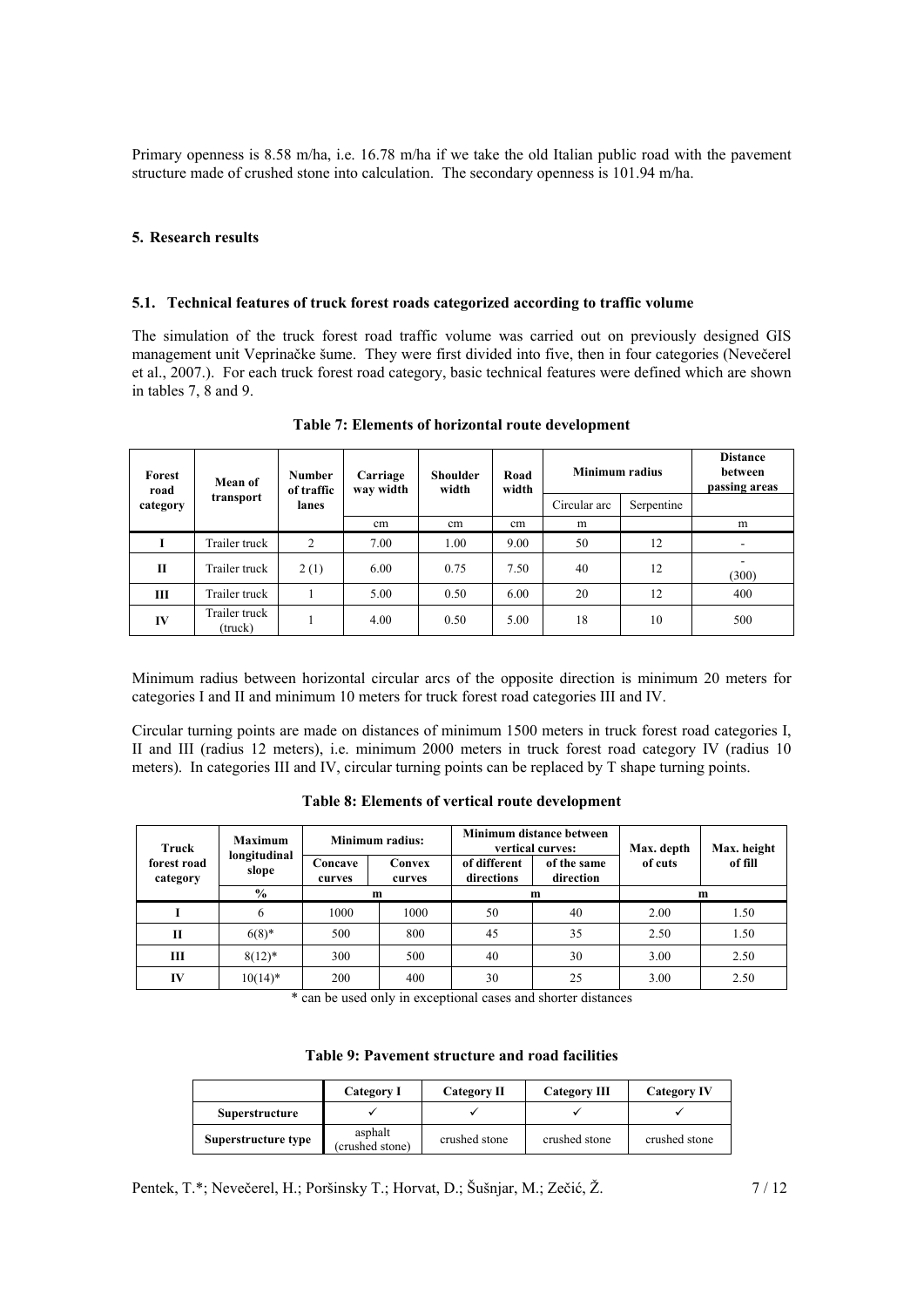| <b>Stabilisation</b>      |                 |                 |                            |               |
|---------------------------|-----------------|-----------------|----------------------------|---------------|
|                           | (when needed)   | (when needed)   | (when needed)              |               |
| <b>Pavement structure</b> | Mc.Adam         | Mc. Adam        | Mc.Adam<br>(in two layers) | crushed stone |
|                           | (in two layers) | (in two layers) | crushed stone              |               |
| <b>Pavement structure</b> | $40 + 5$        | $30+10$         | $20 + 5$                   | 20            |
| thickness                 |                 |                 | (25)                       |               |
| <b>Drainage ditches</b>   |                 |                 |                            |               |
|                           |                 |                 |                            |               |
| <b>Bridges</b>            | (when needed)   | (when needed)   |                            |               |
| Pipe culverts             |                 |                 |                            |               |
| <b>Soakaways</b>          |                 |                 |                            |               |
| <b>Overflow channel</b>   |                 |                 |                            |               |

#### **5.2. Volume and frequency of maintenance works of a certain forest road category**

Various truck forest road categories are maintained differently where the volume (intensity) and frequency (time distance) of works have to be determined.

The surface of truck forest roads is exposed to atmosphere influences and vehicle pressure when surface damages of the pavement structure occur – potholes, grooves and ruts. Losses on a pavement structure occur under the influence of heavy rains, passage of vehicles and timber skidding on the road.

When fill and cuts are maintained, the prescribed slope inclination has to be maintained. Unstable stones and smaller earth fall which show the tendency of separating or sliding have to be taken from the cut slope.

Drainage ditches are cleaned in a way to enable free drainage from the pavement surface. Free profile of the pipe culverts by removing sediments, vegetation, branches, etc. has to be maintained as soon it is noticed. Soakaways, overflow channels and pipe culverts have to be renovated if their function is significantly impaired.

When shoulders are maintained, necessary compactness has to be ensured, as well as adequate transverse gradient.

The maintenance of retaining and revetment walls means the control of their stability and functionality and if they are worn out, they have to be returned to the initial condition.

|                                                                                         | Truck forest road category |                                    |               |               |  |  |
|-----------------------------------------------------------------------------------------|----------------------------|------------------------------------|---------------|---------------|--|--|
| <b>Description of work</b>                                                              |                            |                                    | ш             |               |  |  |
|                                                                                         |                            | Time distance of maintenance, year |               |               |  |  |
| Maintenance of pavement structure                                                       | (when needed)              |                                    |               |               |  |  |
| Maintenance of cuts and fills                                                           |                            |                                    |               |               |  |  |
| Cleaning of drainage ditches                                                            | (when needed)              | (when needed)                      | (when needed) | (when needed) |  |  |
| Rehabilitation of drainage facilities (pipe)<br>culverts, soakaways, overflow channels) | when needed                | when needed                        | when needed   | when needed   |  |  |
| Shoulder rehabilitation                                                                 |                            |                                    |               |               |  |  |
| Maintenance of retaining and revetment walls                                            |                            |                                    |               |               |  |  |

**Table 10: Maintenance of different truck forest road category**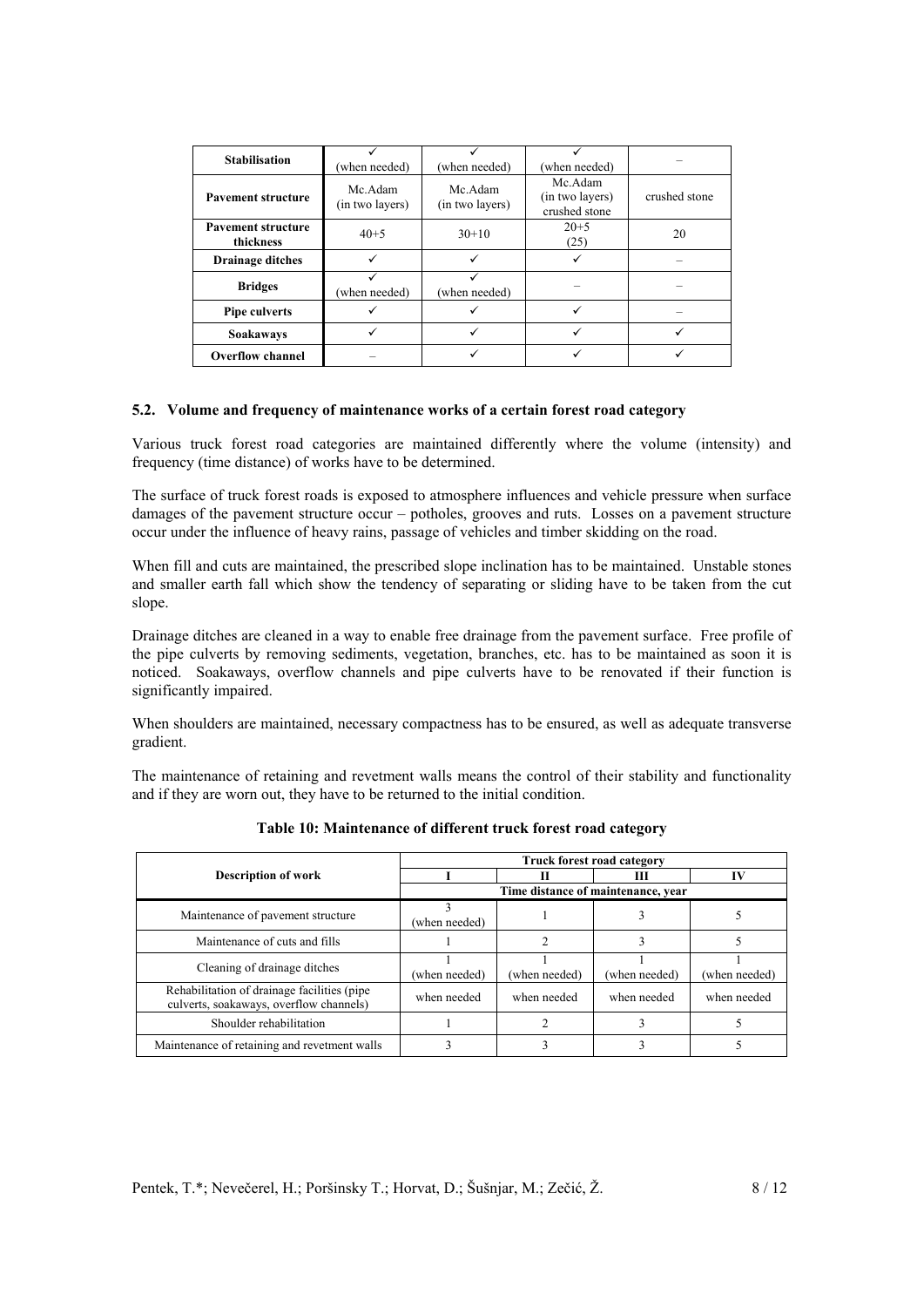## **5.3. Cost comparison of the valid and suggested forest opening system on the example of the management unit Veprinačke šume**

By comparing the existing situation with the suggested forest opening system using previously developed computer optimisation model of truck forest roads (Pentek, 2002.) two models of primary forest road network were developed. In the first case, new truck forest roads were added to the existing primary forest road infrastructure network until the criterion of the excellent relative openness was satisfied. In the second case, so-called zero condition was simulated, when the complete opening of the researched area by truck forest roads was carried out from the very beginning by using the computer model (in the management unit Veprinačke šume there had been only two public roads).

|                                                                                                    | <b>Present condition</b> | <b>Improved condition</b> | <b>Modelled condition</b> |
|----------------------------------------------------------------------------------------------------|--------------------------|---------------------------|---------------------------|
| Truck forest road length, m                                                                        | 17,707                   | 21,890                    | 20,904                    |
| Public road length, m                                                                              | 16,936                   | 16,936                    | 16,936                    |
| Total road length, m                                                                               | 34,643                   | 38,826                    | 37,840                    |
| Openness by truck forest roads, m/ha                                                               | 9.08                     | 11.22                     | 10.72                     |
| Openness by public roads, m/ha                                                                     | 8.68                     | 8.68                      | 8.68                      |
| Total openness, m/ha                                                                               | 17.76                    | 19.90                     | 19.40                     |
| Total relative openness, %                                                                         | 77                       | 86                        | 91                        |
| Estimate of relative openness                                                                      | 4                        | 5                         | 5                         |
| Mean skidding distance, m                                                                          | 344                      | 317                       | 289                       |
| Cost of building and maintenance of truck forest<br>roads for existing forest opening system, EUR  | 1,239,508                | 1,532,303                 | 1,463,307                 |
| Cost of building and maintenance of truck forest<br>roads for suggested forest opening system, EUR | 885,363                  | 1,094,502                 | 1,045,219                 |

| Table 11: The analysis of the forest road infrastructure for present, improved and modelled |
|---------------------------------------------------------------------------------------------|
| condition in the management unit Veprinačke šume                                            |

The price of building and maintenance of category III truck forest roads, represents the planned price of truck forest road building and maintenance on the researched area. By the analysis of real prices of ftruck orest road building and maintenance in the last 10 years in the management unit Veprinačke šume, compatibility with planned prices has been noticed.

We obtained prices of building truck forest roads in categories I, II and IV by correcting defined technical features of category III forest roads (in accordance with tables 7, 8 and 9) on already made main designs of truck forest roads. Designs were made by the Faculty of Forestry at the University in Zagreb (they were made by the same designer) in a computer programme "CESTA" which is the official programme for designing truck forest roads in the Republic of Croatia and they refer to concrete, mostly real truck forest roads in the management unit Veprinačke šume and neighbouring, very similar, management units.

We used the official Pricelist of Hrvatske šume d.o.o. Zagreb, in making a cost estimate.

| Table 12: Price of building and maintenance and the total price of a certain forest road category in |  |
|------------------------------------------------------------------------------------------------------|--|
| the depreciation period of 35 years                                                                  |  |

| <b>Truck forest</b><br>road category | <b>Planned building price</b> | Planned maintenance price | <b>Total price</b> |
|--------------------------------------|-------------------------------|---------------------------|--------------------|
| sign                                 |                               |                           |                    |
|                                      | 130.000                       | 40.000                    | 170.000            |
|                                      | 60,000                        | 50,000                    | 10,000             |

Pentek, T.\*; Nevečerel, H.; Poršinsky T.; Horvat, D.; Šušnjar, M.; Zečić, Ž. 9/12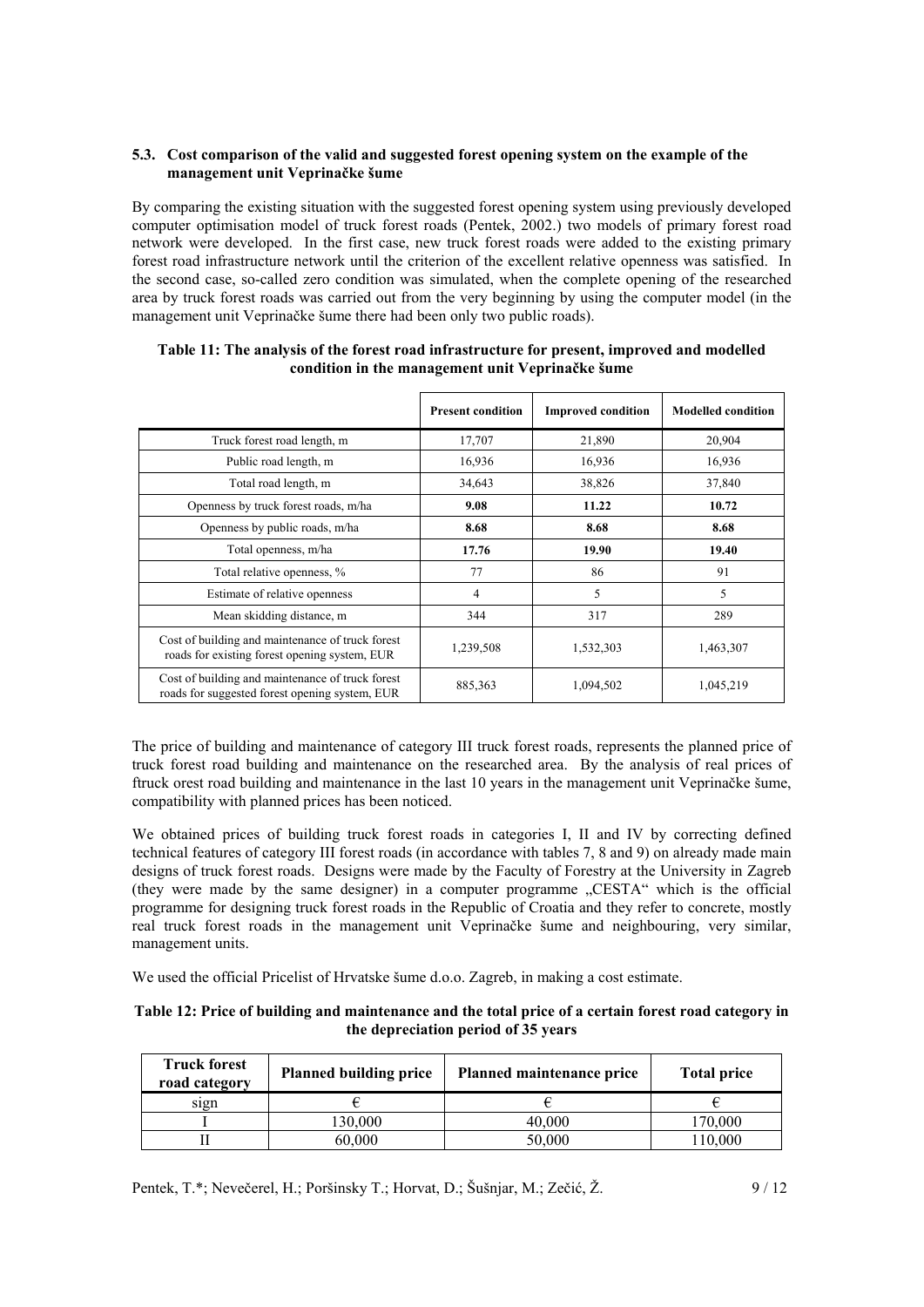| $- - -$<br> | 000<br>$\sim$ | .000 | .000<br>70 |
|-------------|---------------|------|------------|
|             | .000          | .000 | .000       |

#### **5.4. Simulation of financial profit from the use of the suggested forest opening system on the level of the Republic of Croatia**

**Table 13: Building costs according to the existing and suggested forest opening system per Forest administration** 

|                         | <b>Openness</b> |              | Forest         | Cost of building truck forest roads per: |                                           |  |
|-------------------------|-----------------|--------------|----------------|------------------------------------------|-------------------------------------------|--|
| Forest<br>Administratio | <b>Existing</b> | Planned 2010 | road<br>length | <b>Existing forest</b><br>opening system | <b>Suggested forest</b><br>opening system |  |
| n                       |                 | m/ha         | km             |                                          | €                                         |  |
| Vinkovci                | 6.47            | 15.00        | 582            | 23.260.942                               | 18.899.515                                |  |
| Osijek                  | 6.63            | 16.00        | 537            | 21.470.812                               | 17.445.034                                |  |
| Našice                  | 19.01           | 20.00        | 78             | 3.110.089                                | 2.526.947                                 |  |
| Požega                  | 14.04           | 20.00        | 290            | 11.613.618                               | 9.436.065                                 |  |
| <b>Bjelovar</b>         | 12.12           | 18.33        | 768            | 30.726.922                               | 24.965.624                                |  |
| Koprivnica              | 16.49           | 16.67        | 10             | 417.216                                  | 338.988                                   |  |
| Zagreb                  | 14.08           | 17.50        | 258            | 10.308.500                               | 8.375.656                                 |  |
| <b>Sisak</b>            | 6.64            | 18.75        | 1016           | 40.644.144                               | 33.023.367                                |  |
| Karlovac                | 10.08           | 18.75        | 666            | 26.627.998                               | 21.635.248                                |  |
| Ogulin                  | 15.41           | 22.50        | 368            | 14.719.407                               | 11.959.518                                |  |
| Delnice                 | 21.47           | 23.75        | 211            | 8.430.345                                | 6.849.655                                 |  |
| Senj                    | 17.29           | 21.25        | 268            | 10.721.868                               | 8.711.518                                 |  |
| Gospić                  | 7.80            | 20.00        | 3249           | 129.966.229                              | 105.597.561                               |  |
| <b>Buzet</b>            | 9.82            | 15.00        | 328            | 13.110.862                               | 10.652.575                                |  |
| Nova Gradiška           | 9.27            | 17.50        | 568            | 22.721.137                               | 18.460.924                                |  |
| Total                   |                 |              |                | 367.850.086                              | 298.878.195                               |  |

The cost of maintenance of newly planned truck forest road network on the level of the Republic of Croatia, for depreciation period of 35 years, reduced to present value is 7,882,501.85  $\epsilon$ /per year for the existing forest opening system and 5,911,876.39  $\epsilon$ /per year for the suggested forest opening system.

#### **6. Conclusions**

- $\Rightarrow$  Truck forest roads and even certain sections of the same truckforest road have to be built by taking into consideration various building standards, i.e. by applying different technical conditions. In this way it is possible to rationalise building costs and financial means kept in this way, invest into further opening of still unopened forests.
- $\Rightarrow$  More frequent periodical and quality current maintenance has to be performed on forest roads of higher frequency.
- $\Rightarrow$  Since many truck forest roads have to be built in the Republic of Croatia, till the aimed openness, the suggested forest opening system has to be applied with the aim of decrease costs of building and maintenance.
- ⇒ In management unit Veprinačke šume, by usage of computer optimisation model of truck forest roads combined with suggested forest opening system, we improved pre-existing condition of primary openness by building and brought relative openness to 86% with mean skidding distance of 317 meters. In the same time we decreased costs of building and maintenance of newly designed forest roads with total length of 4,183 m for 83,660  $\epsilon$ .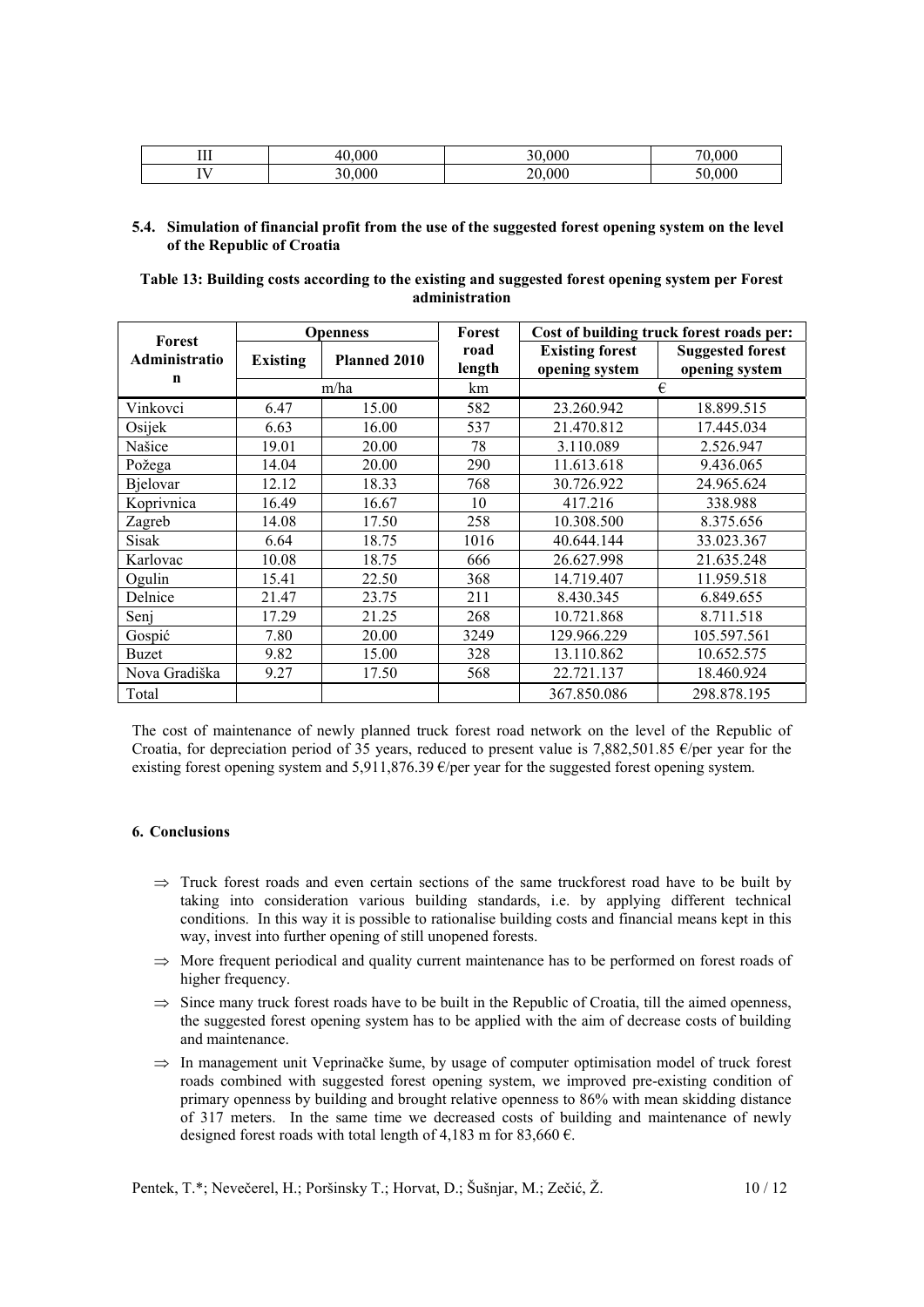- $\Rightarrow$  If the primary openness of management unit Veprinačke šume is conducted from the beginning, by usage of computer optimisation model of truck forest roads with suggested forest opening system, we could spare 49,283  $\epsilon$  when we compare improved present condition by achieving better relative openness (91% to the 86%) and shorter mean skidding distance (289 m to the 317 m).
- $\Rightarrow$  Comparing forest road network costs of building and maintenance, in management unit Veprinačke šume, modelled condition for suggested forest opening system and existing forest opening system referred costs is reduced for 418,088  $\epsilon$  (from 1,463,307  $\epsilon$  to 1,045,219  $\epsilon$ ).
- ⇒ Simulation of required primary forest opening by use of suggested forest opening system, based on Forest administrations in the Republic of Croatia, fully supports new truck forest road categorization system. It is necessary to remark that simulation is performed for planned openness 2010. If the simulation is performed for aimed openness the results will be more impressive.
- $\Rightarrow$  By applying the suggested forest opening system, the saving is achieved in relation to the existing forest opening system, from 18.75% during building and 25.00% during maintenance. The total saving is 21.43%, i.e. 137,943,782 EUR.
- $\Rightarrow$  By reaching the planned openness 2010 it is necessary to build 9,196 km of truck forest roads with investment of 367,850,086 €. Costs of building will be lesser for 68,971,891 €, if new forest opening system is applied. In majority of Forest administrations planned openness 2010 will not be reached.

#### **7. References**

Anon., 2000: Forest road design, Oregon, 1- 28.

Dietz, P., H. Löffler, & W. Knigge, 1984: Walderschließung, Eine Lehbruch für Studium und Praxis unter besonderer Berücksichtigung des Waldwegebaus. Verlag Paul Parey, Hamburg und Berlin, 1-196.

FAO, 1976: Proceedings of the seminar on enviromentally sound forest roads and wood transport, Food and Agriculture organization of the United Nations, Rome, 1-424.

FAO, 1998: A Manual for the planning, design and construction of forest roads in steep terrain. 1-188.

Larcombe, G., 1999: Forest road manual, New Zealand, 1-404.

Nevečerel, H., Pentek, T., Pičman, D., Stankić, I., 2007: Traffic load of forest roads as a criterion for their categorization – GIS analysis. Croatian Journal of Forest Engineering 28(1): 27-38.

Pentek, T., 2002: Računalni modeli optimizacije mreže šumskih cesta s obzirom na dominantne utjecajne čimbenike, Disertacija, Šumarski fakultet Sveučilišta u Zagrebu, 1-271.

Pentek, T., Pičman, D. & H. Nevečerel, 2004: Environmental – ecological component of forest road planning and designing International scientific conference: Forest constructions and ameliorations in relation to the natural environment, Technical University in Zvolen, Slovakia, 16th – 17th September 2004. Proceeding CD/DVD MEDIJ, 94-102.

Pentek, T., Pičman, D., Nevečerel, H., 2006: Uspostava optimalne mreže šumskih cesta na terenu – smjernice unapređenja pojedine faze rada. Glasnik za šumske pokuse, posebno izdanje 5: 647–663.

Pentek, T., Nevečerel, H., Pičman, D., Poršinsky, T., 2007: Forest road network in the Republic of Croatia - Status and perspectives. Croatian Journal of Forest Engineering 28(1): 93-106.